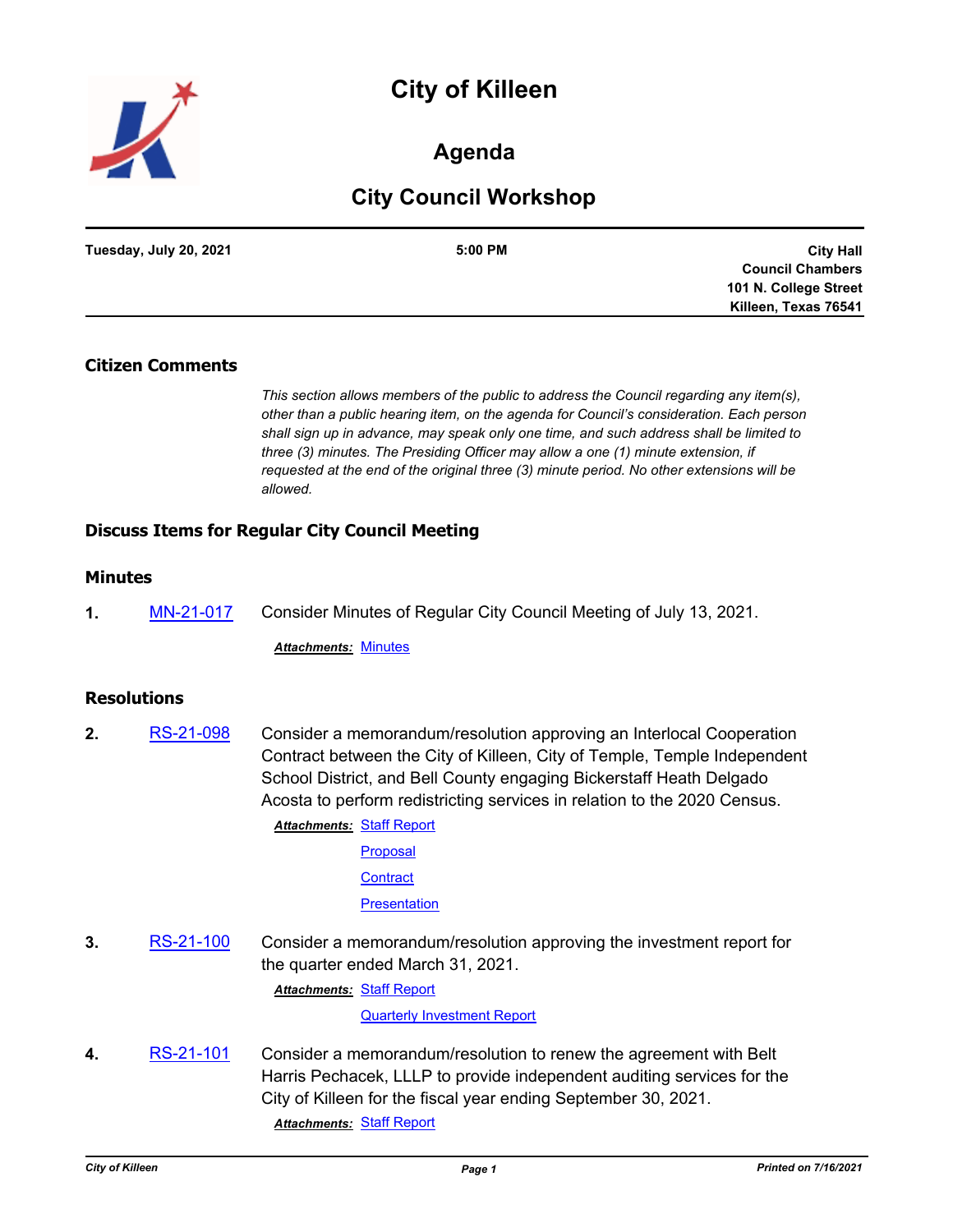[Engagement Letter](http://killeen.legistar.com/gateway.aspx?M=F&ID=3866f96c-1637-40ad-89c0-34d8a20240bf.pdf)

[Certificate of Interested Parties](http://killeen.legistar.com/gateway.aspx?M=F&ID=73343f68-be99-4294-a221-0708e3a52d32.pdf)

**[Presentation](http://killeen.legistar.com/gateway.aspx?M=F&ID=294e1191-0411-43ad-9667-13978e6b8c58.pdf)** 

**5.** [RS-21-102](http://killeen.legistar.com/gateway.aspx?m=l&id=/matter.aspx?key=5594) Consider a memorandum/resolution declaring vacancies on various citizen appointed boards and commissions and appointing members to fill the unexpired terms.

**Attachments: [Staff Report](http://killeen.legistar.com/gateway.aspx?M=F&ID=5f3d8215-f133-4f87-bbeb-19d2df0eb619.pdf)** 

**[Presentation](http://killeen.legistar.com/gateway.aspx?M=F&ID=74cf5300-8c2a-4f16-94ed-bae30cf3315f.pdf)** 

**6.** [RS-21-103](http://killeen.legistar.com/gateway.aspx?m=l&id=/matter.aspx?key=5562) Consider a memorandum/resolution awarding Bid No. 21-06, Greenforest Circle Drainage Improvements, to B-Corp Utilities, Inc. in the amount of \$626,479.88.

> **Attachments: [Staff Report](http://killeen.legistar.com/gateway.aspx?M=F&ID=13c92416-2b9c-47eb-a773-81e9640487c5.pdf)** [Bid Tabulation](http://killeen.legistar.com/gateway.aspx?M=F&ID=c2f7659d-7fec-4ae0-8dad-a0426ab5b8b8.pdf) [Recommendation Letter](http://killeen.legistar.com/gateway.aspx?M=F&ID=33892f50-ea5f-4019-b3c1-23c6c655e6b5.pdf) **[Agreement](http://killeen.legistar.com/gateway.aspx?M=F&ID=c0a3080d-ef6e-45dd-8688-421e74066f81.pdf)** [Certificate of Interested Parties](http://killeen.legistar.com/gateway.aspx?M=F&ID=6a961e5c-5c97-4606-8dda-d32e94ffcd91.pdf) **[Presentation](http://killeen.legistar.com/gateway.aspx?M=F&ID=35869bed-4b33-40d1-a515-f1d5bd808a08.pdf)**

**7.** [RS-21-104](http://killeen.legistar.com/gateway.aspx?m=l&id=/matter.aspx?key=5596) Consider a memorandum/resolution approving the abandonment of a .057-acre, ten-foot-wide utility easement affecting the property currently recorded as Tract 'A' and Lots 10-13, Block 1, Gardens at Jasper Heights. The easement is located east of Jasper Garden Court, Killeen TX, 76541.

**Attachments: [Staff Report](http://killeen.legistar.com/gateway.aspx?M=F&ID=ea03dbdd-fcfe-4e20-b29a-8317761546c9.pdf)** 

[Map](http://killeen.legistar.com/gateway.aspx?M=F&ID=e4c9cc1b-5c93-4471-9879-48ef7830e806.pdf) [Exhibit A](http://killeen.legistar.com/gateway.aspx?M=F&ID=6fecdaca-811a-4321-8c5e-645b25689a6f.pdf) [Quitclaim Deed](http://killeen.legistar.com/gateway.aspx?M=F&ID=fed4c379-ca18-4fa2-941b-d7101d8dd121.pdf) **[Presentation](http://killeen.legistar.com/gateway.aspx?M=F&ID=2e681699-1850-494a-b5e4-74db2dba7641.pdf)** 

- **8.** [RS-21-105](http://killeen.legistar.com/gateway.aspx?m=l&id=/matter.aspx?key=5592) Consider a memorandum/resolution awarding Bid No. 21-12, Clements Boys and Girls Club Parking Lot and Sidewalk-CDBG Project #19-05, to Turner Paving and Construction, Inc. in an amount not to exceed \$127,683.
	- **Attachments: [Staff Report](http://killeen.legistar.com/gateway.aspx?M=F&ID=ce3905ce-0842-41d0-ac0c-2c40eb9d724a.pdf)** [Bid Tab](http://killeen.legistar.com/gateway.aspx?M=F&ID=6443b2cc-7ffd-434f-a256-3e9c01ff1559.pdf) **[Bid Acceptance](http://killeen.legistar.com/gateway.aspx?M=F&ID=7f87aedb-1396-4f60-b3d9-8dc4852e6986.pdf)** [Sample Agreement](http://killeen.legistar.com/gateway.aspx?M=F&ID=d5b78af6-62e4-4952-af26-395030eb9203.pdf)

[Certificate of Interested Parties](http://killeen.legistar.com/gateway.aspx?M=F&ID=148c9d3f-76df-4411-9a50-ef990dfaca09.pdf)

**[Presentation](http://killeen.legistar.com/gateway.aspx?M=F&ID=77d547f7-b8be-4ea0-9097-b51a4833f052.pdf)** 

# **Public Hearings**

**9.** [PH-21-027](http://killeen.legistar.com/gateway.aspx?m=l&id=/matter.aspx?key=5513) HOLD a public hearing and consider an ordinance authorizing the 2021-2022 Annual Action Plan describing use of funds and authorizing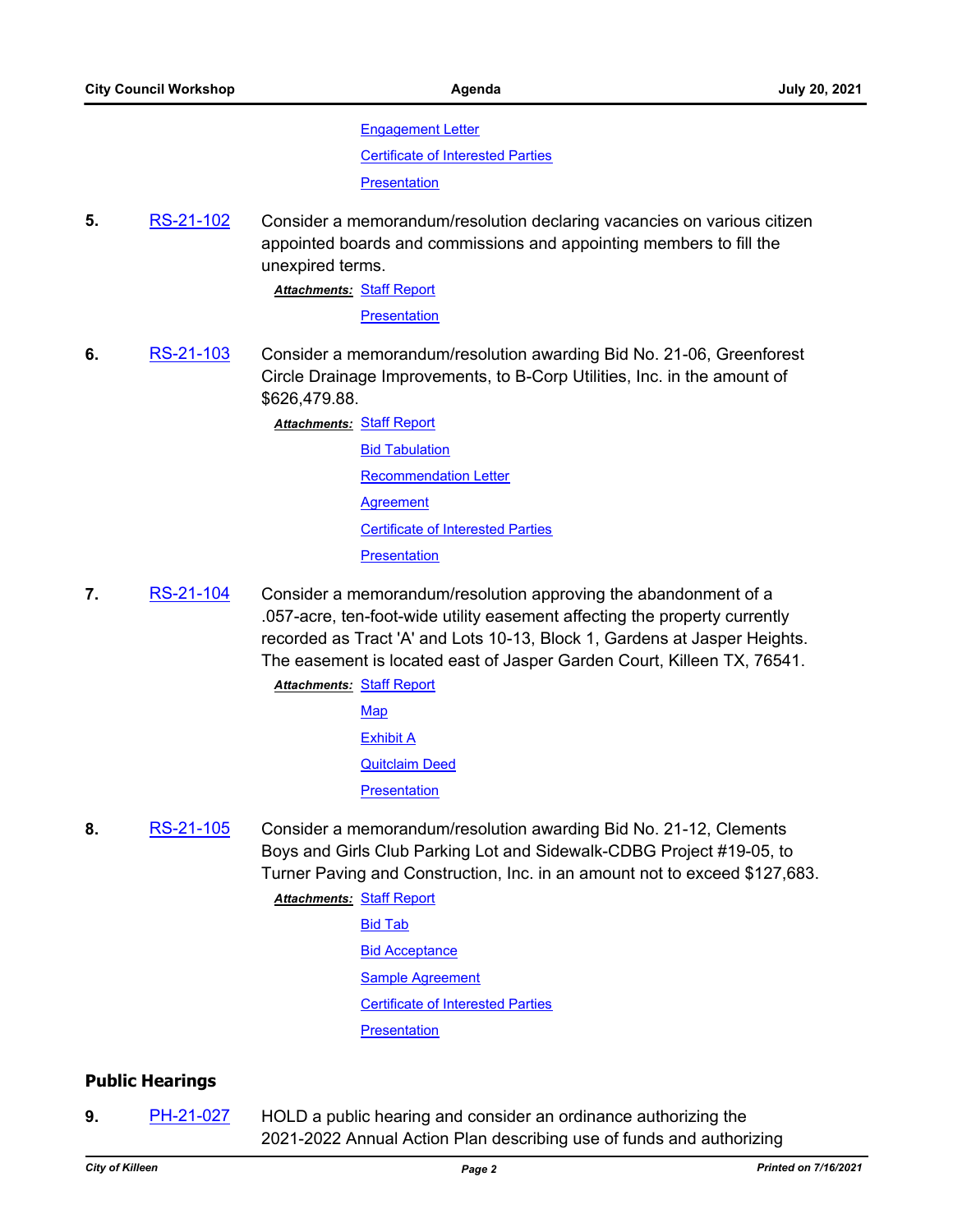application for and allocation of Community Development Block Grant (CDBG) and Home Investment Partnerships (HOME) program funds. (2nd of 2 Public Hearings)

**Attachments: [Staff Report](http://killeen.legistar.com/gateway.aspx?M=F&ID=392c9237-bbb3-41c8-9777-152b73265994.pdf)** 

**[Recommendations](http://killeen.legistar.com/gateway.aspx?M=F&ID=df5b3788-6d34-4b81-91d8-a2b182e30ce1.pdf) [Ordinance](http://killeen.legistar.com/gateway.aspx?M=F&ID=d6b85168-978f-4cb8-b45b-08239ac6efc3.pdf) [Minutes](http://killeen.legistar.com/gateway.aspx?M=F&ID=c5602d3b-f482-4682-85d9-5b39dd886714.pdf)** 

**[Presentation](http://killeen.legistar.com/gateway.aspx?M=F&ID=224530e8-f863-4e84-bb9a-839bace4f4e3.pdf)** 

**10.** [PH-21-030](http://killeen.legistar.com/gateway.aspx?m=l&id=/matter.aspx?key=5564) HOLD a public hearing and consider an ordinance granting Atmos Energy a .202 acre temporary construction easement to be located on Lot 16, Block 1, Hunter's Chase Subdivision (Hunt Neighborhood Park), Killeen, Texas. (2nd of 3 readings)

> **Attachments: [Staff Report](http://killeen.legistar.com/gateway.aspx?M=F&ID=0ed027cb-6f76-4780-8866-522a796f954d.pdf) [Maps](http://killeen.legistar.com/gateway.aspx?M=F&ID=8847f1cd-9ee0-4bea-8079-4b59fd76d916.pdf) [Ordinance](http://killeen.legistar.com/gateway.aspx?M=F&ID=44d13e7b-ff0b-46a4-a622-b465ba434e2d.pdf) [Presentation](http://killeen.legistar.com/gateway.aspx?M=F&ID=e35b7593-e5c7-4462-8243-3ec222fd5a92.pdf)**

**11.** [PH-21-031](http://killeen.legistar.com/gateway.aspx?m=l&id=/matter.aspx?key=5543) HOLD a public hearing and consider an ordinance submitted by Republic Engineering & Development Services on behalf of Generation III L.P., (Case #FLUM21-02) to amend the Comprehensive Plan's Future Land Use Map (FLUM) from a 'General Commercial' (GC) designation to a 'General Residential' (GR) designation for approximately 5.88 acres, being part of Tract D of the Killeen Area Investment Group Corp., Inc. Industrial Tract. The property is locally addressed as 5200 East Veterans Memorial Boulevard, Killeen, Texas.

**Attachments: [Staff Report](http://killeen.legistar.com/gateway.aspx?M=F&ID=3abc3a0a-30d5-4ac1-9608-bd0ce646298a.pdf)** 

**[Maps](http://killeen.legistar.com/gateway.aspx?M=F&ID=dbbc78e8-bd1a-42bd-8883-b2f864cad02d.pdf) [Minutes](http://killeen.legistar.com/gateway.aspx?M=F&ID=6b3e0327-6e94-4cd6-b4fb-947685c62161.pdf) [Ordinance](http://killeen.legistar.com/gateway.aspx?M=F&ID=ca7901d5-eb0f-4f94-9e4b-0753e5a49e39.pdf) [Presentation](http://killeen.legistar.com/gateway.aspx?M=F&ID=13c51602-d82c-4703-b64e-a74b5dbc8142.pdf)** 

**12.** [PH-21-032](http://killeen.legistar.com/gateway.aspx?m=l&id=/matter.aspx?key=5544) HOLD a public hearing and consider an ordinance submitted by Republic Engineering & Development Services on behalf of Generation III L.P., (Case #Z21-013) to rezone approximately 5.88 acres from "R-1" (Single-Family Residential District) and "M-1" (Manufacturing District) to "R-2" (Two-Family Residential District), being part of Tract D of the Killeen Area Investment Group Corp., Inc. Industrial Tract. The property is locally addressed as 5200 East Veterans Memorial Boulevard, Killeen, Texas. (Requires 3/4 Majority Vote)

**Attachments: [Staff Report](http://killeen.legistar.com/gateway.aspx?M=F&ID=ecd746cb-61e2-4bcf-93fa-375d951b0772.pdf)** 

**[Maps](http://killeen.legistar.com/gateway.aspx?M=F&ID=e6fb1395-6a7c-42c2-954e-71f2aea93e61.pdf)**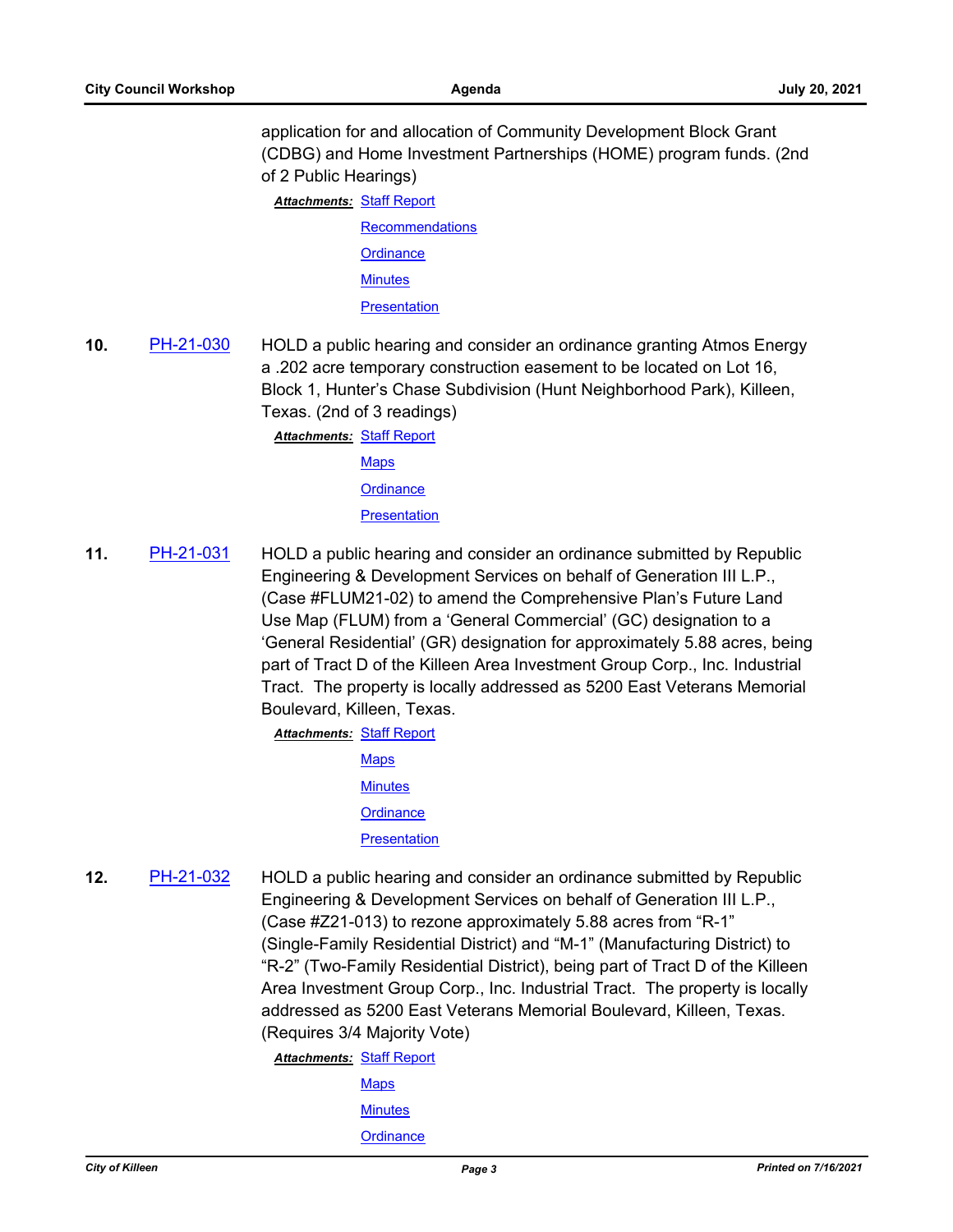**[Considerations](http://killeen.legistar.com/gateway.aspx?M=F&ID=2bc273c8-f967-49f0-89e1-83fbb96377de.pdf)** 

**[Responses](http://killeen.legistar.com/gateway.aspx?M=F&ID=650798d8-af17-43ff-9a16-0ca00fa51723.pdf)** 

**[Presentation](http://killeen.legistar.com/gateway.aspx?M=F&ID=2f5e93ec-234e-42a8-87f7-d8193218e1fa.pdf)** 

## **Items for Discussion at Workshop**

- **13.** [DS-21-098](http://killeen.legistar.com/gateway.aspx?m=l&id=/matter.aspx?key=5577) Discuss FY 22 Budget and Capital Improvement Program
- **14.** [DS-21-099](http://killeen.legistar.com/gateway.aspx?m=l&id=/matter.aspx?key=5498) Receive Quarterly Financial Report

**Attachments: [Presentation](http://killeen.legistar.com/gateway.aspx?M=F&ID=cb3662f4-c236-4abd-8d4b-ef601c0a711b.pdf)** 

**15.** [DS-21-100](http://killeen.legistar.com/gateway.aspx?m=l&id=/matter.aspx?key=5604) Discus Voluntary Annexation Petition for Approximately 7.40 Acres Located South of West Stan Schlueter Loop and East of the Eagle Valley **Subdivision Attachments: [Presentation](http://killeen.legistar.com/gateway.aspx?M=F&ID=d4e841d5-557f-4f50-b6f6-f22ac4619fd7.pdf)** 

#### **Councilmember Requests for Future Agenda Items**

- **16.** [RQ-21-034](http://killeen.legistar.com/gateway.aspx?m=l&id=/matter.aspx?key=5600) Discuss Street Impact Fees *Attachments:* [Request](http://killeen.legistar.com/gateway.aspx?M=F&ID=d7646659-c0ed-4c55-9bdf-d6b730f27e6e.pdf)
- **17.** [RQ-21-035](http://killeen.legistar.com/gateway.aspx?m=l&id=/matter.aspx?key=5601) Discuss Committee Bylaws

*Attachments:* [Request](http://killeen.legistar.com/gateway.aspx?M=F&ID=bc6bd8be-fa0a-45d9-8cda-f7cf823a90ca.pdf)

#### **Adjournment**

*I* certify that the above notice of meeting was posted on the Internet and on the bulletin *boards at Killeen City Hall and at the Killeen Police Department on or before 5:00 p.m. on July 16, 2021.*

*Lucy C. Aldrich, City Secretary* 

*\_\_\_\_\_\_\_\_\_\_\_\_\_\_\_\_\_\_\_\_\_\_\_\_\_\_\_\_\_\_\_*

*The public is hereby informed that notices for City of Killeen meetings will no longer distinguish between matters to be discussed in open or closed session of a meeting. This practice is in accordance with rulings by the Texas Attorney General that, under the Texas Open Meetings Act, the City Council may convene a closed session to discuss any matter listed on the agenda, without prior or further notice, if the matter is one that the Open Meetings Act allows to be discussed in a closed session.*

*This meeting is being conducted in accordance with the Texas Open Meetings Law [V.T.C.A., Government Code, § 551.001 et seq.]. This meeting is being conducted in accordance with the Americans with Disabilities Act [42 USC 12101 (1991)]. The facility is wheelchair accessible and handicap parking is available. Requests for sign interpretive services are available upon requests received at least 48 hours prior to the meeting. To make arrangements for those services, please call 254-501-7700, City Manager's Office, or TDD 1-800-734-2989.*